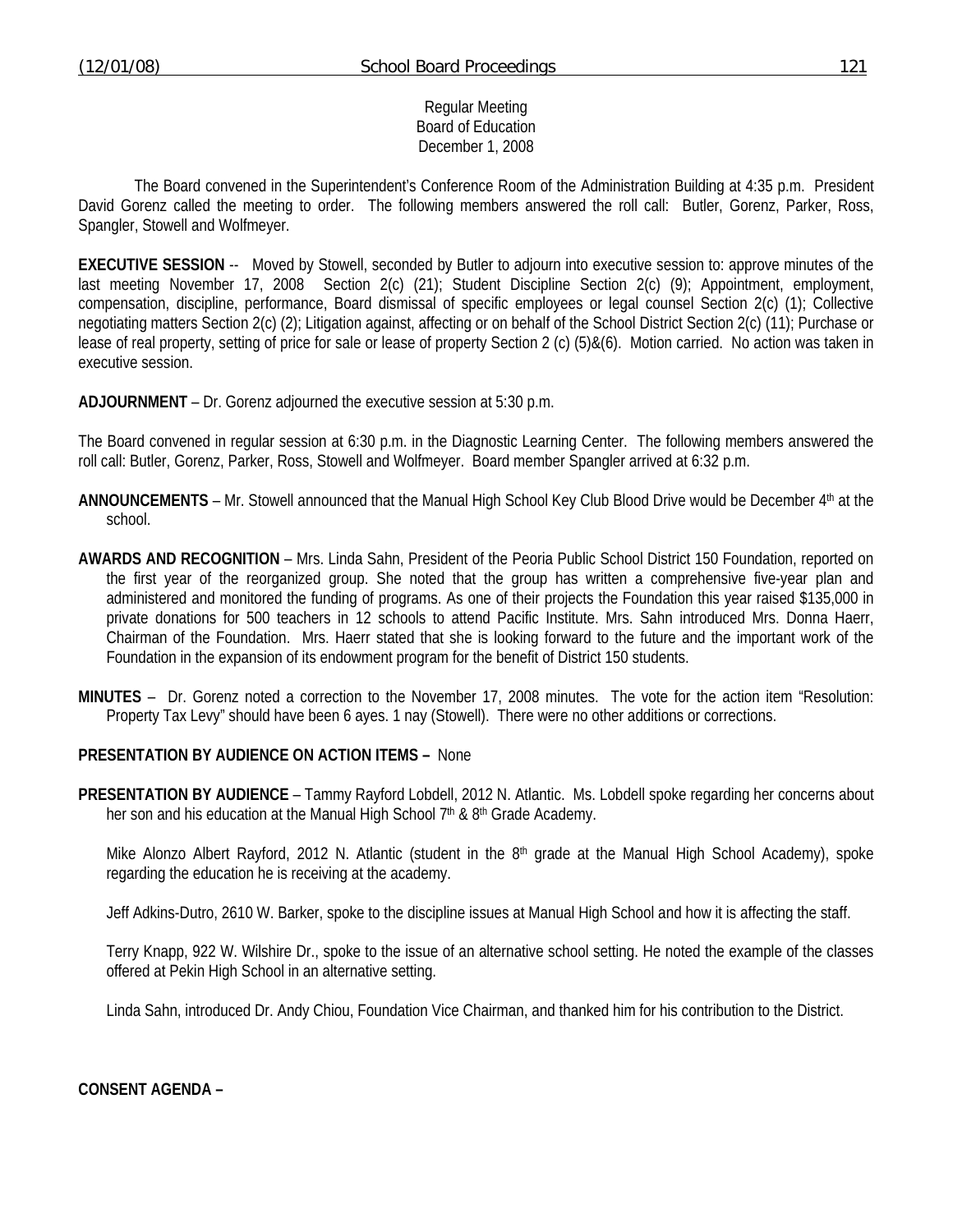ADOPTION OF CONSENT CALENDAR – Mrs. Ross asked that travel requests be pulled for a separate vote. Moved by Parker, seconded by Stowell adoption of the consent calendar.

On roll call, 7 ayes. Motion carried.

GIFTS TO SCHOOL DISTRICT – Moved by Parker, seconded by Stowell, that the following donations be accepted and letters of appreciation sent to the donors.

- Cases of treat bags, pencils, rings, cups, plates, napkins, bubbles, plastic pumpkins, and miscellaneous items, valued by the donor at \$150.00 donated to Hines Primary School by Kroger on Wisconsin
- 14 Apple laptops, 12 i'Books and 2 PowerBooks, valued by the donor at \$3,000.00 donated by Bradley University to Richwoods High School
- Lighted Sign for school grounds, valued by the donor at \$3,150.00, donated by RAE PTO to Rolling Acres Edison Jr. Academy
- 20 jersey shirts for the fifth grade basketball team, valued by the donor at \$170.00, donated by Seay's Kemper Express to Thomas Jefferson Primary School
- \$4,400.00 for Accelerated Reading, attendance incentives, yearbooks, PBIS and the eighth grade trip, donated by Ameren CILCO to Trewyn Middle School
- Breakfast Assembly for Honor Roll students, valued by the donor at \$250.00, donated by First Federated Church and South-West Kiwanis to Trewyn Middle School
- Ipods and accessories for Open Court Workstations and electronic homework, valued by the donor at \$992.32, donated by Bill & Kathryn Connor to Tyng Primary School
- School supplies, valued by the donor at \$400.00 collected by Comcast Spotlight and Metro Centre and donated to Peoria Public Schools
- School supplies, valued by the donor at \$150.00, donated by Morton Community Bank, Peoria Metro Branch, to Peoria Public Schools

On roll call, 7 ayes. Motion carried.

PAYMENT OF BILLS -- Moved by Parker, seconded by Stowell approval of the payment of the following bills.

| <b>FUND</b> | <b>DESCRIPTION</b>                  | <b>BAL.SHEET</b> | <b>REVENUE</b> | <b>EXPENSE</b> | TOTAL          |
|-------------|-------------------------------------|------------------|----------------|----------------|----------------|
| 10          | EDUCATIONAL FUND                    | \$19,872.83      |                | \$553,178.16   | \$573,050.99   |
| 20          | <b>OPERATIONS, BLDG &amp; MAINT</b> |                  |                | \$137,769.45   | \$137,769.45   |
| 40          | <b>TRANSPORTATION</b>               |                  |                | \$9,840.66     | \$9,840.66     |
| 60          | CAPITAL IMPROVEMENT                 |                  |                | \$597,945.86   | \$597,945.86   |
| 90          | CAPITAL IMPROVEMENTS                |                  |                | \$55,438.56    | \$55,438.56    |
| 95          | MID CENTRAL ASSOCIATION             |                  |                | \$429.49       | \$429.49       |
| 99          | PPS ADMIN OUTREACH PROG             |                  |                | \$1,412.77     | \$1,412.77     |
|             |                                     |                  |                | \$1,356,014.95 | \$1,375,887.78 |

#### On roll call, 7 ayes. Motion carried.

REQUEST TO PURCHASE - Moved by Parker, seconded by Stowell approval of the following Request to Purchase.

Request to purchase a 1987 Case W14B Wheel loader to replace a 1973 Case W14 Wheel loader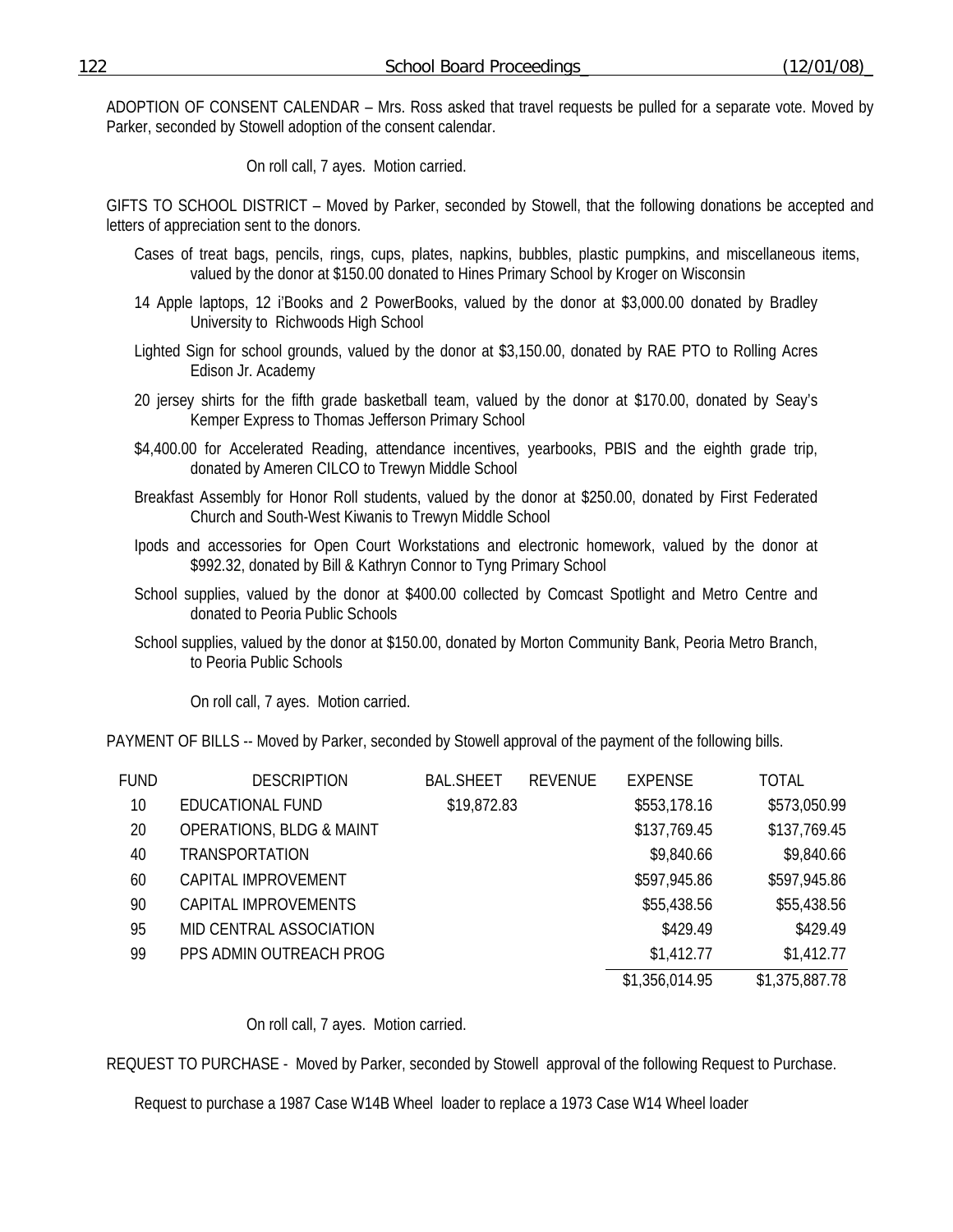Purpose: For Peoria Stadium - snow removal and grounds work<br>Purchasing from: Birkeys Construction, 102 E. Walnut Street, Hudson III Birkeys Construction , 102 E. Walnut Street, Hudson Illinois Cost: \$20,000.00 minus \$5,000.00 trade-in. Final cost \$15,000.00

On roll call, 7 ayes. Motion carried.

HUMAN RESOURCE REPORT -- Moved by Parker, seconded by Stowell approval of the following human resource report as presented by the administration.

| <b>Certified Personnel</b>           |            |
|--------------------------------------|------------|
| <b>Appointments</b>                  |            |
| <u>Teachers – Full Time</u>          |            |
| Dean, Andrea                         | 01-05-2009 |
| Hutson, Linsey                       | 01-05-2009 |
| Teachers - Part Time                 |            |
| Douglas, Amy                         | 11-24-2008 |
| <b>Tutors - Hourly</b>               |            |
| Edmonds, Francis                     | 12-02-2008 |
| Gordon, Marcella                     | 11-03-2008 |
| Ziegler, Nancy                       | 12-01-2008 |
| Coaches - Part Time                  |            |
| McClister, Michael                   | 12-02-2008 |
| <b>Non-Certified Personnel</b>       |            |
| <b>Appointments</b>                  |            |
| Clerical - Full Time                 |            |
| Adkins, Rachel                       | 11-25-2008 |
| Home School Facilitators - Full Time |            |
| Hinkle, John                         | 01-05-2008 |
| Paraprofessionals - Full Time        |            |
| Pickens, Cardell                     | 11-14-2008 |
| <b>Student Workers - Part Time</b>   |            |
| Smith, Dorian                        | 11-17-2008 |
| Transportation - Part Time           |            |
| King, Rickiya                        | 12-02-2008 |
| Tutor - Part Time                    |            |
| Johnson, Beth                        | 11-12-2008 |
| McDowell, Berta                      | 11-03-2008 |
| Terminations                         |            |
| <b>Student Workers - Part Time</b>   |            |
| Allen, Dalisa                        | 11-24-2008 |
| Anderson, Breanna                    | 11-24-2008 |
| Brooks, Erica                        | 11-24-2008 |
| Burrows, Valerie                     | 11-24-2008 |
| Bush, Daniel                         | 11-24-2008 |
| McCullum, Davonta                    | 11-05-2008 |
| <b>Substitutes</b>                   |            |
| Certified                            |            |
| <b>Appointments</b>                  |            |
| Substitute Teachers                  |            |
| Dowdall, David                       | 11-14-2008 |
| Schoch, Stephen                      | 11-24-2008 |
|                                      |            |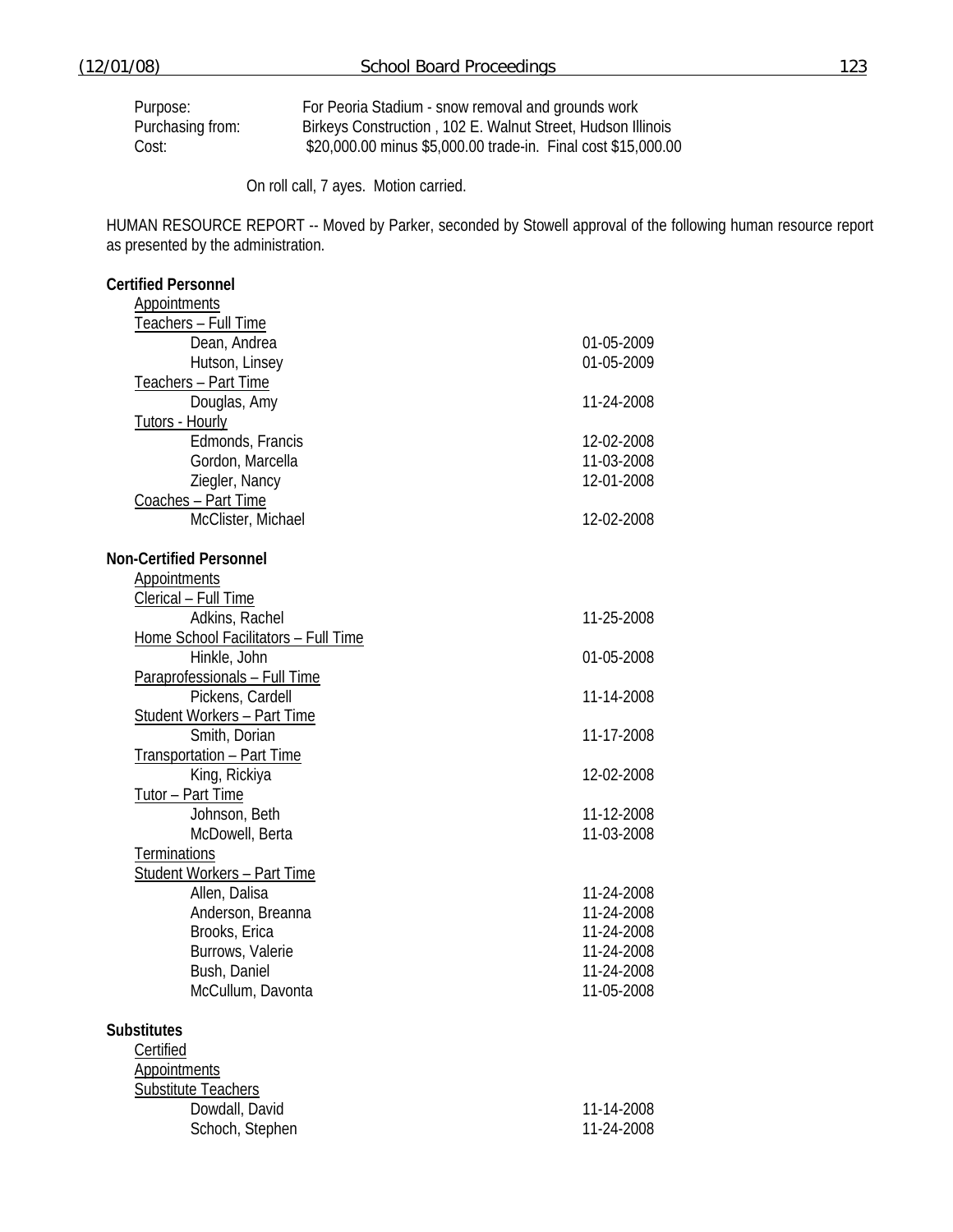| Seiberling, Ellen                  | 11-19-2008               |
|------------------------------------|--------------------------|
| Wagner, Beth                       | 11-18-2008               |
| Resignations                       |                          |
| Substitute Teachers                |                          |
| Crusen, Joseph                     | 11-14-2008               |
| Felder, Aaron                      | 11-19-2008               |
| Greenacre, John                    | 11-19-2008               |
| Hunter, Sharon                     | 11-19-2008               |
| Lucas, John                        | 11-18-2008               |
| Lyle-Obiozor, Karen                | 11-18-2008               |
| Mahieu, Olivia                     | 11-18-2008               |
| Marquis, Teresa                    | 11-18-2008               |
| Marshall, Quintin                  | 11-18-2008               |
| Maycomber, Wayne                   | 11-18-2008               |
| McCoy, Cara                        | 11-18-2008               |
| McDaniel, Beth                     | 11-17-2008               |
| McDaniels, Jay                     | 11-18-2008               |
| Mead, Timothy                      | 11-19-2008               |
| Miller, Carl                       | 11-18-2008               |
| Miller, Jamie                      | 11-18-2008               |
| Miller, Suzette                    | 11-18-2008               |
| Morris, Anamarie                   | 11-18-2008               |
| Morris-Young, Tammy                | 11-19-2008               |
| Nellum, Craig                      | 11-21-2008               |
| Nelson, Amanda                     | 11-18-2008               |
| Nowicki, Jennifer                  | 11-18-2008               |
| O'Brien, Donna                     | 11-21-2008               |
| O'Shea, Matthew                    | 11-21-2008               |
| Qualls-Giger, Christina            | 11-21-2008               |
| Pyle, Scott                        | 11-21-2008               |
| Riboli, Robert                     | 11-21-2008               |
| Richmond, Gary                     | 11-21-2008               |
| Roberts, Karen                     | 11-21-2008               |
| Robinson, Angela<br>Robinson, Sara | 11-21-2008<br>11-21-2008 |
| Ross, Jamiya                       | 11-19-2008               |
| Ross, Kaliph                       | 11-19-2008               |
| Ruff, Barbara                      | 11-21-2008               |
| Ruttinger, Rebecca                 | 11-19-2008               |
| Sendelbac, Julie                   | 11-21-2008               |
| Shull, Jeri                        | 11-19-2008               |
| Siefken, Douglas                   | 11-21-2008               |
| Silver, Sara                       | 11-21-2008               |
| Smith, Adam                        | 11-21-2008               |
| Snyder, Donna                      | 11-21-2008               |
| Stickelmaier, Daniel               | 11-21-2008               |
| Stombaugh, Cade                    | 11-21-2008               |
| Thomas, Kurt                       | 11-21-2008               |
| Turner, Heidi                      | 11-21-2008               |
| Turner, Philip                     | 11-12-2008               |
| Tyler, Holly                       | 11-21-2008               |
| Waibel, Matt                       | 11-21-2008               |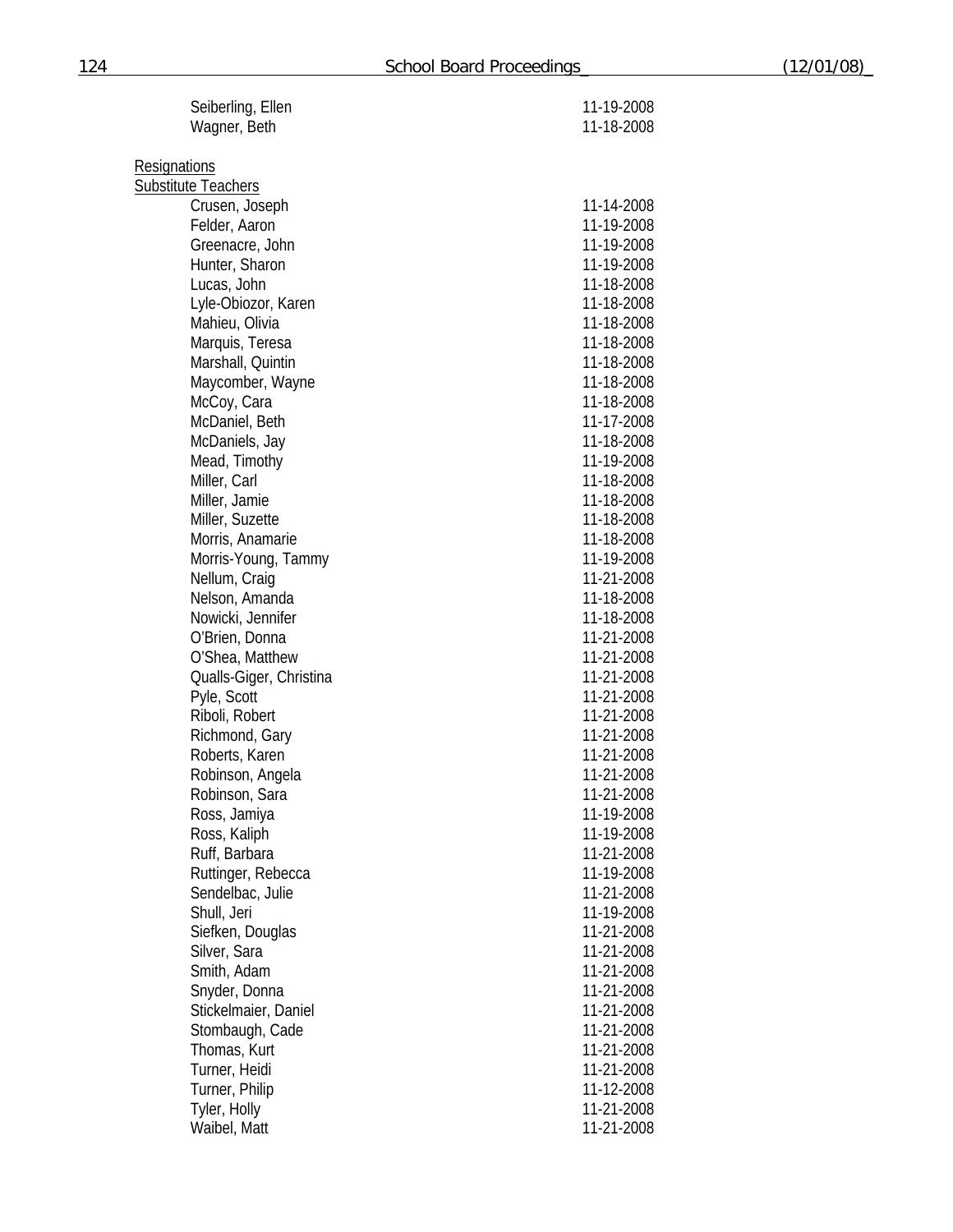| Watson, Dustin                                               | 11-21-2008 |
|--------------------------------------------------------------|------------|
| Welch, Jonathan                                              | 11-21-2008 |
| Williams, Dedra                                              | 11-21-2008 |
| Wright, Lindsay                                              | 11-21-2008 |
| Yager, Bonnie                                                | 11-21-2008 |
| Ziegler, Erin                                                | 11-21-2008 |
| Non-Certified Substitute                                     |            |
| <b>Appointments</b>                                          |            |
| Cafeteria                                                    |            |
| Drain, Melissia                                              | 11-17-2008 |
| Hightower, Anita                                             | 11-24-2008 |
| Watkins, Linda                                               | 11-17-2008 |
|                                                              |            |
| <b>Clerical</b>                                              |            |
| Bastian, Nancy                                               | 11-19-2008 |
| Crusen, Joseph                                               | 11-14-2008 |
| Paraprofessional                                             |            |
| Bartholomew, Debra                                           | 11-18-2008 |
| Crusen, Joseph                                               | 11-14-2008 |
| Special Ed Attendants/Behavioral Assistants                  |            |
| Carpenter, Earnestine                                        | 11-14-2008 |
| Crusen, Joseph                                               | 11-14-2008 |
| Nellum, Carla Ann                                            | 11-20-2008 |
| White, Ebony                                                 | 11-21-2008 |
| <b>Resignations</b>                                          |            |
| Cafeteria                                                    |            |
| Gibson, Martha                                               | 11-17-2008 |
| Clerical                                                     |            |
| Welch-Farrell, Jennifer                                      | 11-20-2008 |
| <b>Child Care Giver Provider</b>                             |            |
| Evans, Tonja                                                 | 09-12-2008 |
| Paraprofessionals                                            |            |
| Bonds, Holly                                                 | 11-19-2008 |
| Ruff, Barbara                                                | 11-21-2008 |
| Sendelbac, Julie                                             | 11-21-2008 |
| Special Ed Attendants/Behavioral Assistants                  |            |
| Evans, Tonja                                                 | 09-12-2008 |
|                                                              |            |
| <b>Terminations</b>                                          |            |
| Special Ed Attendants/Behavioral Assistants<br>Thomas, Alisa | 11-20-2008 |
|                                                              |            |

On roll call, 7 ayes. Motion carried.

TRAVEL REQUESTS - Moved by Wolfmeyer, seconded by Parker approval of the travel requests as presented by the administration. (Copy is on file in the board secretary's office.)

Board member Ross stated her concern with the Travel Request from the Medicaid Department. Dr. Hannah explained the need for the travel. Discussion followed. Dr. Hannah will have Mr. Pullen update the Board on the Medicaid Administrative Claiming and Fee for Service issues.

> On roll call, 6 ayes. Spangler, Stowell, Wolfmeyer, Butler, Parker, Gorenz 1 nay. Ross. Motion carried.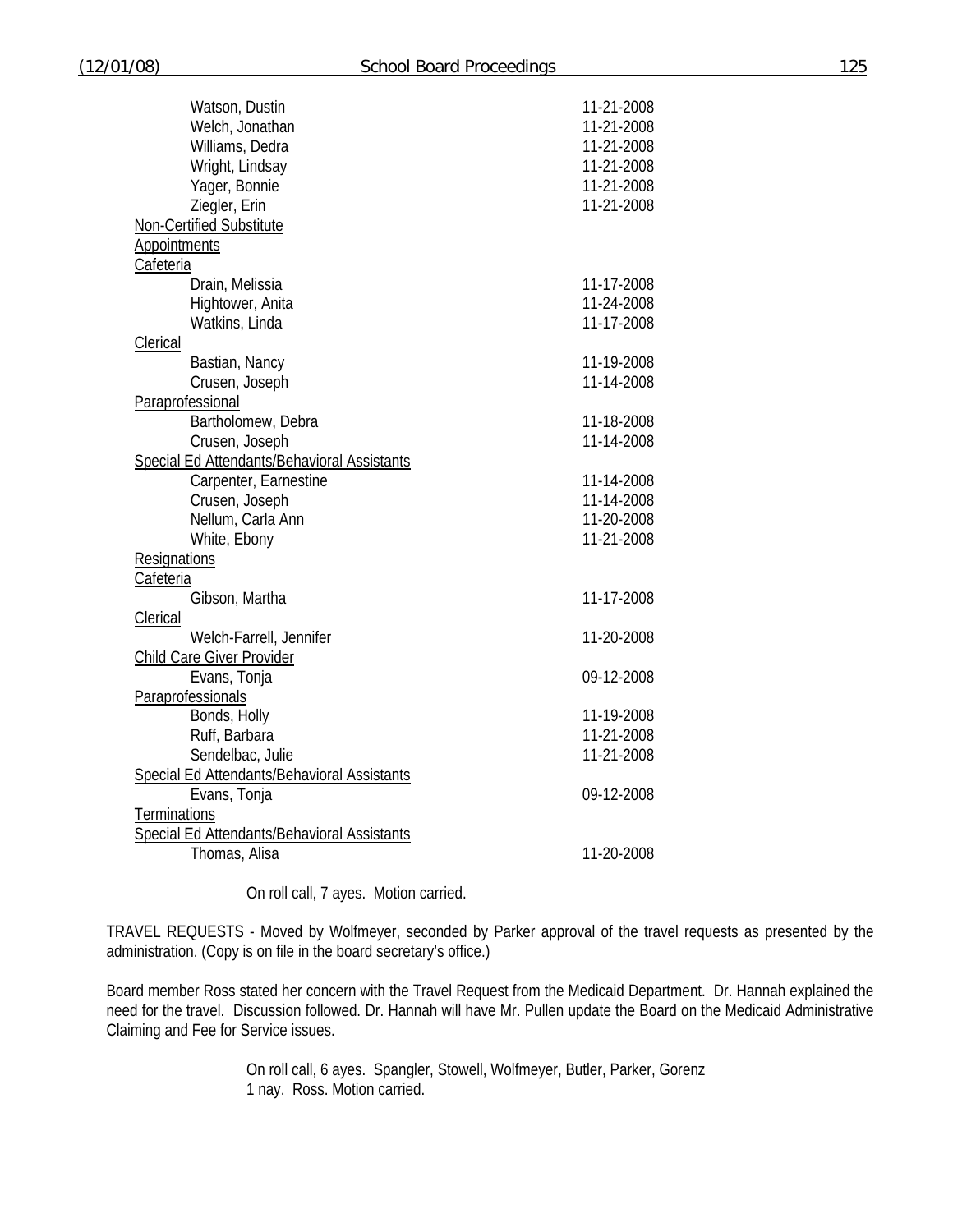# 126 School Board Proceedings\_ (12/01/08)\_

DECLARE SURPLUS PROPERTY & AUTHORIZE DISPOSITION – Moved by Parker and seconded by Stowell that the Board of Education approves the declaration of surplus property and authorize its disposition through auction or other means.

Board members discussed the options with surplus property. The Policy Committee will look into changing the policy to allow the donation or exchange of property.

On roll call, 7 ayes. Motion carried.

APPROVAL OF CAREER CLUSTERS FOR MANUAL HIGH SCHOOL STUDENTS – Moved by Parker, seconded by Stowell, that the Board of Education of Peoria Public Schools District 150 approved the recommended Career Clusters (2) and Pathways (5) at Manual High School for the 10<sup>th</sup>, 11<sup>th</sup> and 12<sup>th</sup> grade students. The career clusters and pathways are scheduled to begin in the fall of 2009.

Board member Stowell asked if the addition of Career Clusters was included in the budget – yes - they have been included. Mr. Stowell also asked that any "wish list" items requested by the other high schools being restructured be presented to the Board of Education for consideration.

On roll call, 7 ayes. Motion carried.

## **DELIBERATION AGENDA** - .

Review of Suspensions - Moved by Ross seconded by Wolfmeyer that the Review of Suspensions listed on Report No. 6 dated December 1, 2008 be approved as presented.

On roll call, 7 ayes. Motion carried.

Expulsions – Moved by Ross, seconded by Wolfmeyer that the Expulsions listed on the report dated December 1, 2008 be approved as presented.

> On roll call, 6 ayes. Butler, Parker, Spangler, Stowell, Wolfmeyer, Gorenz 1 nay. Ross. Motion carried.

**RECEIPT AND FILING OF THE AUDIT FOR FISCAL YEAR 2007-2008** – Moved by Spangler, seconded by Stowell, that after a report and explanation of the 2007-2008 Audit Report, the receipt of the Audit Report is noted and the same be filed.

Helen Barrick and Ron Hilton, from Clifton Gunderson, presented the Audit Report for the year ending June 30, 2008. Highlights were:

- Operating Funds had a surplus of \$300,000 compared to a \$3.8 million deficit in 2007 this is the first since 1999 that the District ended the fiscal year with a surplus
- Operating Funds revenues increased to \$147.1 million and expenditures decreased to \$146.8 million
- Revenues sources were State 42%, Federal 14% and Local 44%
- Expenses were salaries 68.0%, benefits 13.5% purchased services 9.6%, supplies 4.6% capital outlay 1.4% and other 2.1%
- Salaries and benefits decreased \$1.6 million to 120.3 million
- The District financial condition has improved but is still very fragile, especially in the current economic situation
- ISBE profile designation was raised from 2.65 to 3.00
- Fund balances at yearend were \$12.2 million

Mrs. Barrick emphasized that with the change and uncertainty in economic conditions, the district will have to work to remain solvent in 2009. Mr. Hinton reported that budget reduction proposals for the current year will be presented at the December 9, 2008 Committee of the Whole meeting.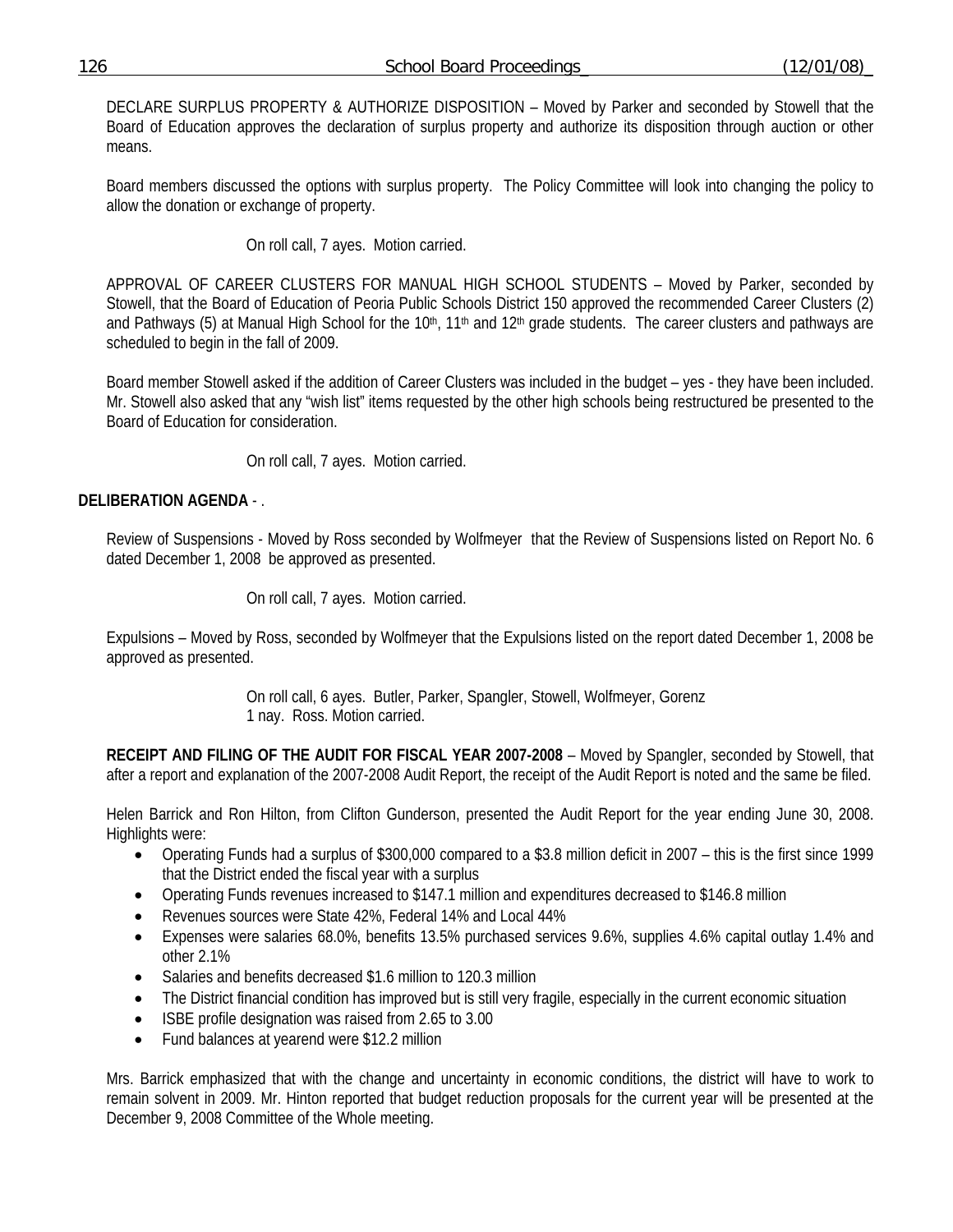Dr. Gorenz noted that the District is also working to reduce the costs in Workmen's compensation claims. Mr. Cahill pointed out that the Safety Committee is working with the Coyle Insurance Agency and counsel to address the Workmen's compensation issues of outstanding claims and repeat claims. The District is working to demonstrate that we want people back to work – maybe not in their original position, but in some position that allows them to work until they are able to return to their fulltime position.

Dr. Gorenz commended Mr. Cahill and administration for their work in bringing about the first balanced budget since 1999.

On roll call, 7 ayes. Motion carried.

**CHANGE TO BOARD POLICY 4:60. OPERATIONAL SERVICES – PURCHASES** – Moved by Spangler, seconded by Butler, that the first reading be waived and that this be the final reading of changes to Policy 4:60.

# *Operational Services - Purchases*

Adoption of the annual budget authorizes the Comptroller-Treasurer or designee to purchase budgeted supplies, equipment, and services. Purchases of items not included in the budget require prior Board of Education approval, except in an emergency.

All purchases and contracts shall be entered into in accordance with State law and Federal law and statutes including the Stevens Amendment. All contracts for supplies, materials, or work involving an expenditure in excess of \$25,000 shall be made in accordance with the State law bidding procedure, unless specifically exempted. Sealed, competitive bidding, with certain statutory exceptions, is required. The Superintendent or designee shall prepare the necessary legal notices. The contract will be awarded to the lowest responsible bidder, considering conformity with specifications, delivery terms, quality, and serviceability. The Superintendent or designee shall report the results of the bidding to the Board of Education, together with a recommendation and supporting rationale. Contracts will be awarded by the Board of Education at an official meeting. Bid deposits of 10 percent of the bid amount, assuring good faith in bidding, and performance bonds to the extent of 100 percent of the contract amount, may be required.

Except in cases of urgent necessity, all purchases of \$25,000 or less but more than \$5,000 shall be made by securing sealed bids, written or oral quotations from at least three available competitors. In cases where this is not feasible, a written record shall be filed stating the reason for securing fewer than three bids or quotations. Bids and quotations secured in this manner shall be tabulated and submitted to the Board of Education for approval with recommendations from the administration.

At each Board of Education meeting, a report shall be submitted to the Board for its information, listing all purchase orders issued in excess of \$2,500 for which bids or quotations were not obtained and the reason therefore.

Contracts for repair, maintenance, remodeling, renovation or construction or a single project involving an expenditure not to exceed \$50,000 and not involving a change or increase in the size, type or extend of an existing facility do not need to be submitted*.* 

Illinois Human Rights Act - Every contract to which the school district is a party shall be conditioned upon the requirements that the supplier of the materials or services of the contractor and his subcontractors, and all labor organizations furnishing skilled, unskilled, and craft union skilled labor, or who may perform any such labor or services, as the case may be, shall not commit any civil rights violation as defined by the Human Rights Act of the State of Illinois (Ch. 68, 1-101) and Title VII of the 1964 Civil Rights Act (42 U.S.C. 2000e), and shall comply with the Equal Employment Opportunity Clause promulgated by the Illinois Department of Human Rights. If federal funds are used for the purchase of any services or materials, then the contractor is also required to comply with Section 504 of the Rehabilitation Act. (29 U.S.C. §794), The Equal Pay Act (29 U.S.C. §206) and 18 U.S.C. §874.

The Superintendent shall develop procedures which will allow the purchase of good quality products and services at the lowest cost, with consideration for service, quality, equal opportunity and delivery promptness, and in compliance with State law.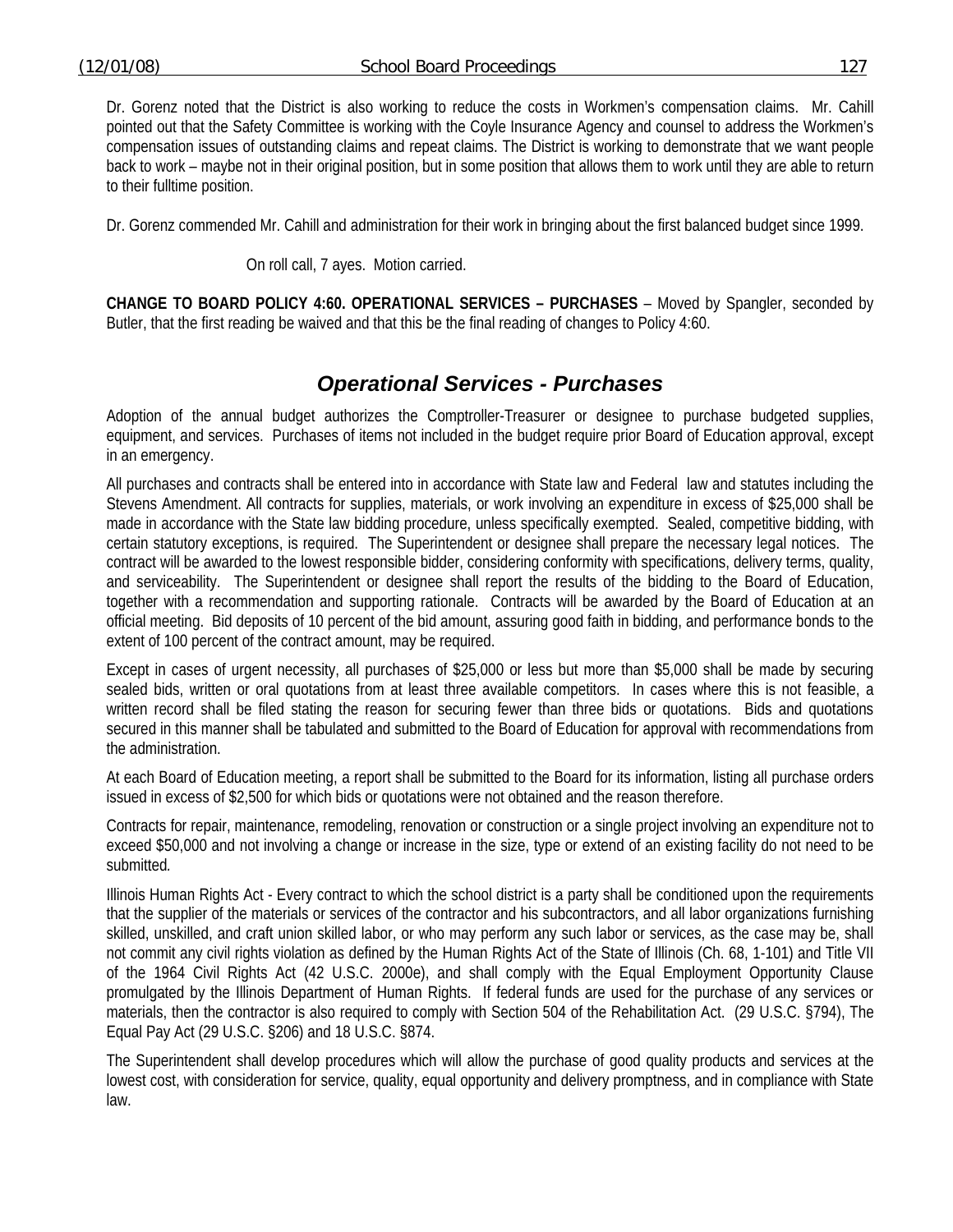LEGAL REF.: 105 ILCS 5/10-20.21. ADOPTED: July 18, 2005 REVISED: March 4, 2008 November 3, 2008 December 1, 2008

On roll call, 7 ayes. Motion carried.

### **INFORMATION ITEMS – REPORTS FROM SUPERINTENDENT AND STAFF** –

- 1. GOAL 1 STUDENT ACHIEVEMENT
- 2. Goal 2 FISCAL RESPONSIBILITY **FORECAST 2014 Revenue Expenditure Projection** Controller/Treasurer Cahill presented to the Board of Education the projected revenues and expenses for the next five years. Highlights follow:
	- Projected Result of Operations:
		- 1. 2009 -\$2.8 million
		- 2. 2110 -\$7.3 million
		- 3. 2011 \$6.8million
		- 4. 2012 -\$7.1 million
		- 5. 2013 -\$8.0 million
		- 6. 2014 -\$7.8 million
	- Salaries and benefits will continue to stay at approximately 82% of revenue peers are at 71%
	- Special education personnel reimbursements will come in at 96%.
	- Corporate tax rate and the EAV are expected to drop CPPRT 9% for 3 years (from \$14 million to \$10 million) EAV will only be a 2.8% increase, not the anticipated 3.3%
	- Expenses will remain flat
	- Enrollment is projected through 2014 to show a decrease from 2006 of 469 students
	- If the State Foundation level increase for the projected years is less than \$154 it will result in a negative benefit. A \$250 increase in the level is needed to stay stable. Our District is more dependent on State Aid than neighboring districts like Morton or Dunlap or Washington.

Dr. Gorenz summarized that with the decrease in revenues there will need to be budget cuts for this school year and future years. A discussion on those items will be held at the December 9, 2008 Committee of the Whole meeting. Mr. Hinton emphasized that the District is being very pro-active in the attempt to keep the budget balanced.

Mr. Cahill summarized that there will be no easy options for cutting this year's budget and he will present proposals to maintain a balanced budget.

 PURCHASE ORDERS OVER \$2,500 – Mr. Cahill presented this report for the Board's review. Questions were asked and answered regarding the report.

- 3. GOAL 3 QUALITY STAFF
- 4. GOAL 4 SAFE, CARING ENVIRONMENTS
- 5. GOAL 5 CULTURE OF CUSTOMER SERVICE Report of Requests under the Freedom of Information Act and Status of Such Requests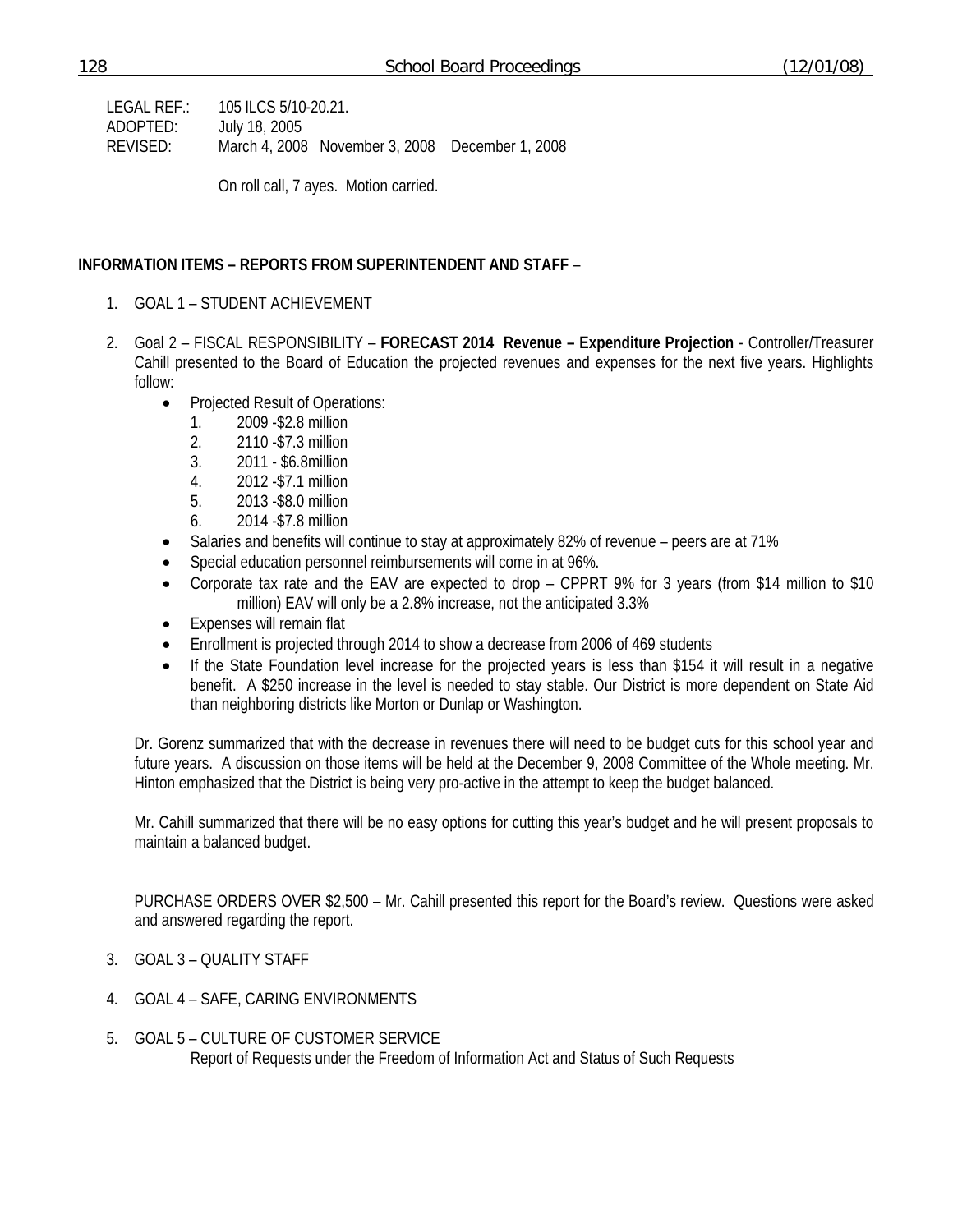| Date | Requestor                  | <b>Disposition</b> |
|------|----------------------------|--------------------|
|      | 11-03-08 Dave Haney        | filled             |
|      | 11-10-08 Jeff Adkins-Dutro | filled             |
|      | 11-13-08 Jeff Adkins-Dutro | pending            |

**REPORTS AND SUGGESTIONS BY BOARD MEMBERS** – Mr. Stowell asked that administration look at the Peoria Journal Star report on salaries to determine if extra costs were included. He also asked for a listing of those districts having a 6  $\frac{1}{2}$  hr or more work day for teachers. He also asked for a comparison on how we relate in salary to other districts our size.

ADJOURNMENT – Dr. Gorenz adjourned the regular meeting at 8:40 p.m.

 Julia A. Cramer, Board Secretary

ATTEST:

David L. Gorenz Board President